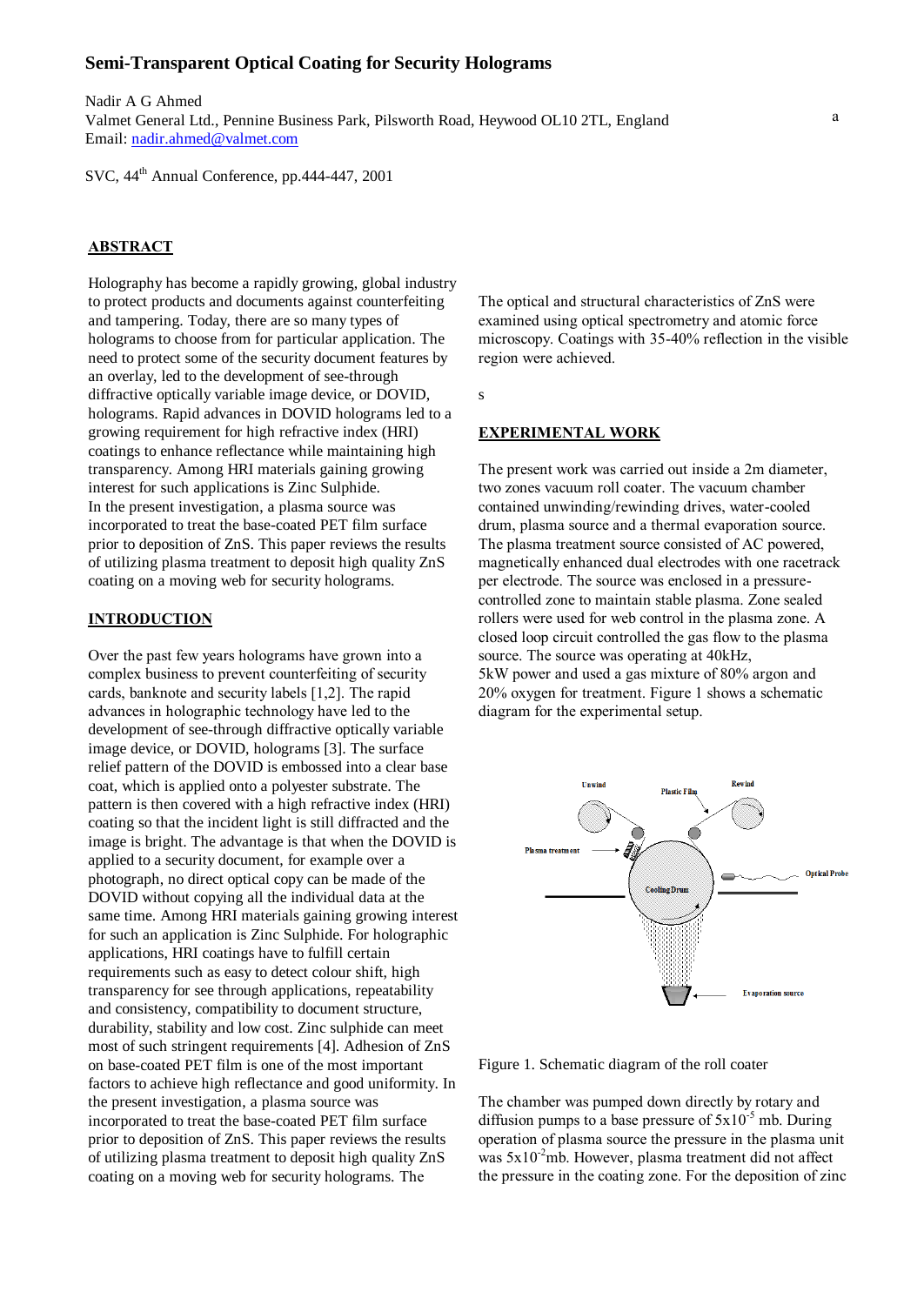sulphide coating onto a moving polyester film, ZnS granules from Merck were used. On-line monitoring of coating reflectance was carried out using Ocean Optics SQ2000 optical spectrometer in the visible region. During coating, the base-coated polyester film was treated with the  $Ar/O<sub>2</sub>$  plasma before entering coating zone. Coating thickness was controlled to give a high reflectance in the visible region as monitored by on-line spectrometer. Coating thickness and uniformity was controlled by evaporation source power, line speed and power on plasma source. The final spectral transmittance and reflectance were measured using a Perkins- Elmer Lambda 9 spectrophotometer. Atomic Force Microscopy (AFM) was used to determine coating structure, roughness, grain size and defect morphology. X-ray analysis was carried out using Electron Depressive Spectroscopy (EDS) on a LEICA S430 Scanning Electron Microscope. Table 1 summarises the deposition parameters used in this work.

**Table I Deposition parameters of ZnS coatings onto base- coated PET film**

| <b>Process Parameters</b> | <b>Typical Values</b> |
|---------------------------|-----------------------|
| Type of Film              | 12-50μ PET            |
| Film width                | $600 - 1600$ mm       |
| Pressure in coating zone  | $4x10^{-4}$ mb        |
| Line speed                | 200m/min              |
| Coating thickness         | 450-550Å              |
| Coating uniformity        | ± 5%                  |
| Starting material         | ZnS granules          |
| Refractive index          | >2.2                  |
| Absorption                | $< 2.8\%$             |
| Reflectance               | 35-40%                |
| Coating tone              | light yellow          |
| Adhesion                  | Excellent             |
| Film length               | 3000-5000m            |
|                           |                       |

#### **RESULTS AND DISCUSSION**

ZnS coatings were deposited onto  $12 \mu$  base-coated polyester films at line speeds from 60-200m/min. Different types of PET/base-coat combinations were tested to evaluate their compatibility with ZnS coating. Plasma treatment was utilized to improve the adhesion of ZnS coating onto base-coated PET films. For comparison, some films were prepared without plasma treatment. In the present work it was found that plasma treatment would be necessary to enhance the sticking coefficient of ZnS on some types of base-coats particularly those with high water or solvent contents. Fig. 2 shows the increase in ZnS coating thickness onto  $12\mu$  base-coated PET film following plasma treatment. Without plasma treatment, it was only possible to deposit ZnS at a line speed of 60m/min. At a line speed >60m/min, ZnS would not stick

onto some types of base-coats without plasma treatment. It is possible to suggest that such base-coats were either not fully cured or it could have retained solvent or water due to in-adequate drying during lacquering stage. Any retained solvent/water would be released in the coating zone to prevent adhesion. However, following plasma treatment at 5kW the adhesion of ZnS improved drastically and the coating was deposited at a line speed >60m/min as shown in Fig. 2.



# **Fig. 2. Effect of plasma treatment at 5kW power on**  adhesion of ZnS onto a 12 $\mu$  base-coated PET film

The surfaces of films coated with ZnS were examined by AFM. The analysis shows that the surface morphology depends on substrate treatment prior to depositing ZnS. In general, the surface roughness and grain size of ZnS coating decreases following plasma treatment of basecoated PET films as shown in figures 3 and 4. Films treated with plasma prior to depositing ZnS have a smoother surface and a smaller grain size. Ion bombardment during coating deposition is known to densify the structure and improves adhesion. In the present work, however, plasma treatment of base-coated PET was carried out before depositing ZnS. This means that ion bombardment with gases containing oxygen has dried and smoothened the surface of base-coat and subsequently increased surface energy. The increase in surface energy enhances the adhesion of ZnS onto base coat [5,6].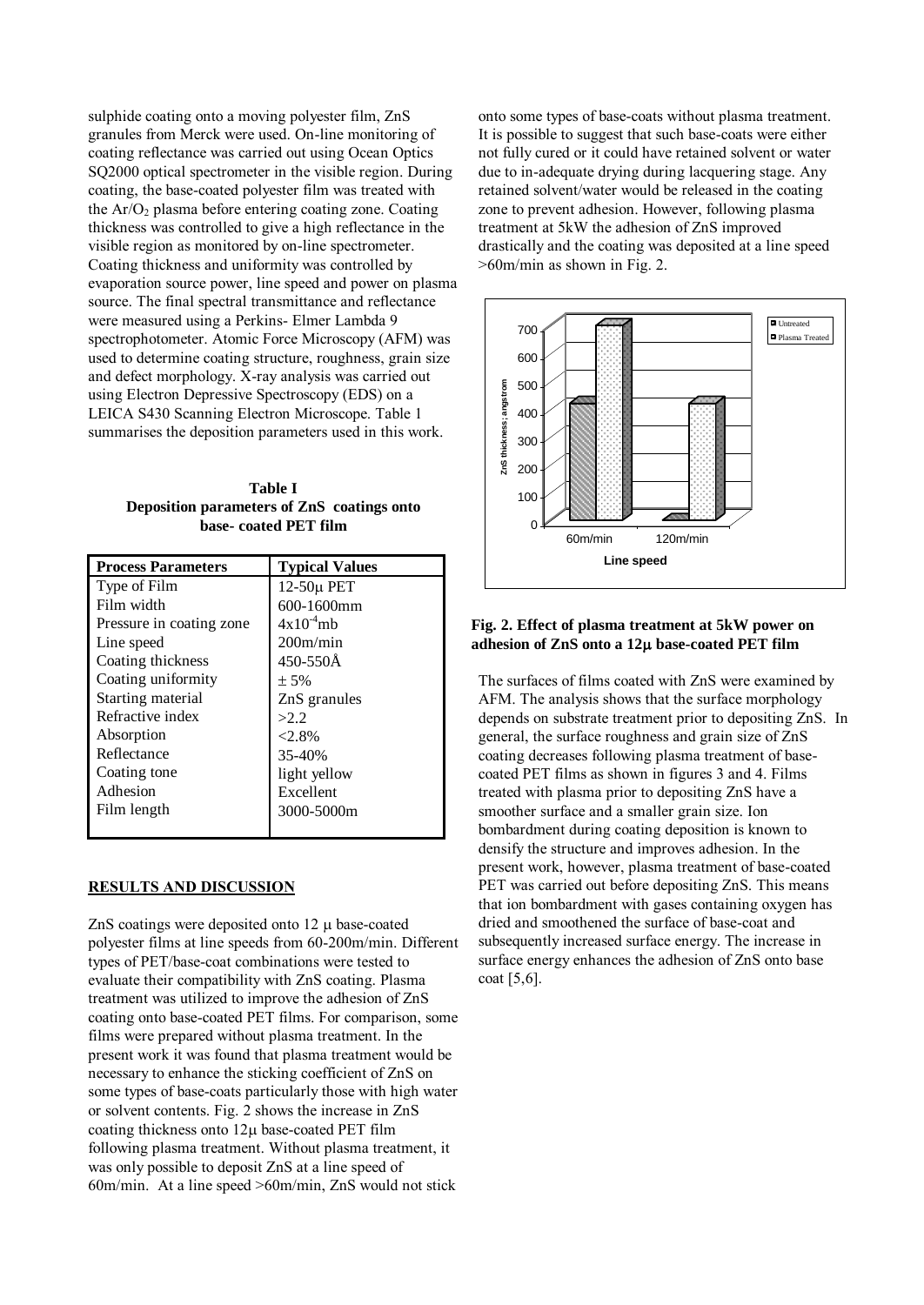

Fig. 3. AFM image of 450Å thick ZnS onto untreated  $12\mu$ base-coated PET film



Fig. 4. AFM image of 450Å thick ZnS onto plasma treated 12 u base-coated PET film

Figures 3 and 4 also show that the surface morphology of ZnS coating changes from coarse columnar structure with a grain size of approximately 160nm without a plasma treatment of base-coat, to a fine structure with small grains of approximately 40nm in size following plasma treatment of base-coat. The above result indicates that the growth of ZnS coating is influenced by the physical and chemical state of base-coat applied onto PET films. Therefore, any defect in the base-coat would have an influence on the final optical quality of ZnS coating. In the present investigation a tree-like effect was observed on some type of base-coats following deposition of ZnS. The increase in surface reflectance following deposition of ZnS enhances this effect. The tree-like defect can be caused by electrostatic discharge either during lacquering stage in air or near the parting line at web payout from the roll in vacuum [7]. When present, tree-like defects are cause for immediate rejection since it would affect the optical properties of the embossed holographic image. However,

the use of plasma treatment prior to depositing ZnS reduces this problem probably by neutralizing charge build up on the substrate surface. An x-ray analysis was carried out to investigate the presence of any possible contamination in the ZnS deposited coating. Figure 5 show the result of the x-ray analysis of 450 Å thick ZnS coating onto plasma treated  $12\mu$  base-coated PET film. The figure exhibits clearly the Zn and S peaks and shows that the content of sulphre is higher than expected. Calculation based on this analysis indicates that the ZnS coating has 57.7% by weight Zn and 42.3% by weight S. The Al peak is due to the aluminium substrate holder used in the analysis. The Cl peak is due to the chlorine in the base-coat or PET film. No other contaminants are observed in the analysis. Measurement of refractive index using ellipsometry shows that this coating has a refractive index of 2.35. The absorption of the deposited ZnS coating was measured from the transmittance and reflectance data



Fig. 5. X-ray analysis of 450Å thick ZnS coating onto plasma treated base-coated 12µ PET film

and found to be less than 2.8%. Figure 6 shows a typical reflectance graph of plasma treated  $12\mu$  base-coated PET film. The figure shows clearly that reflectance at 550nm wavelength increases from 13% for uncoated film to 40% for ZnS coated film.